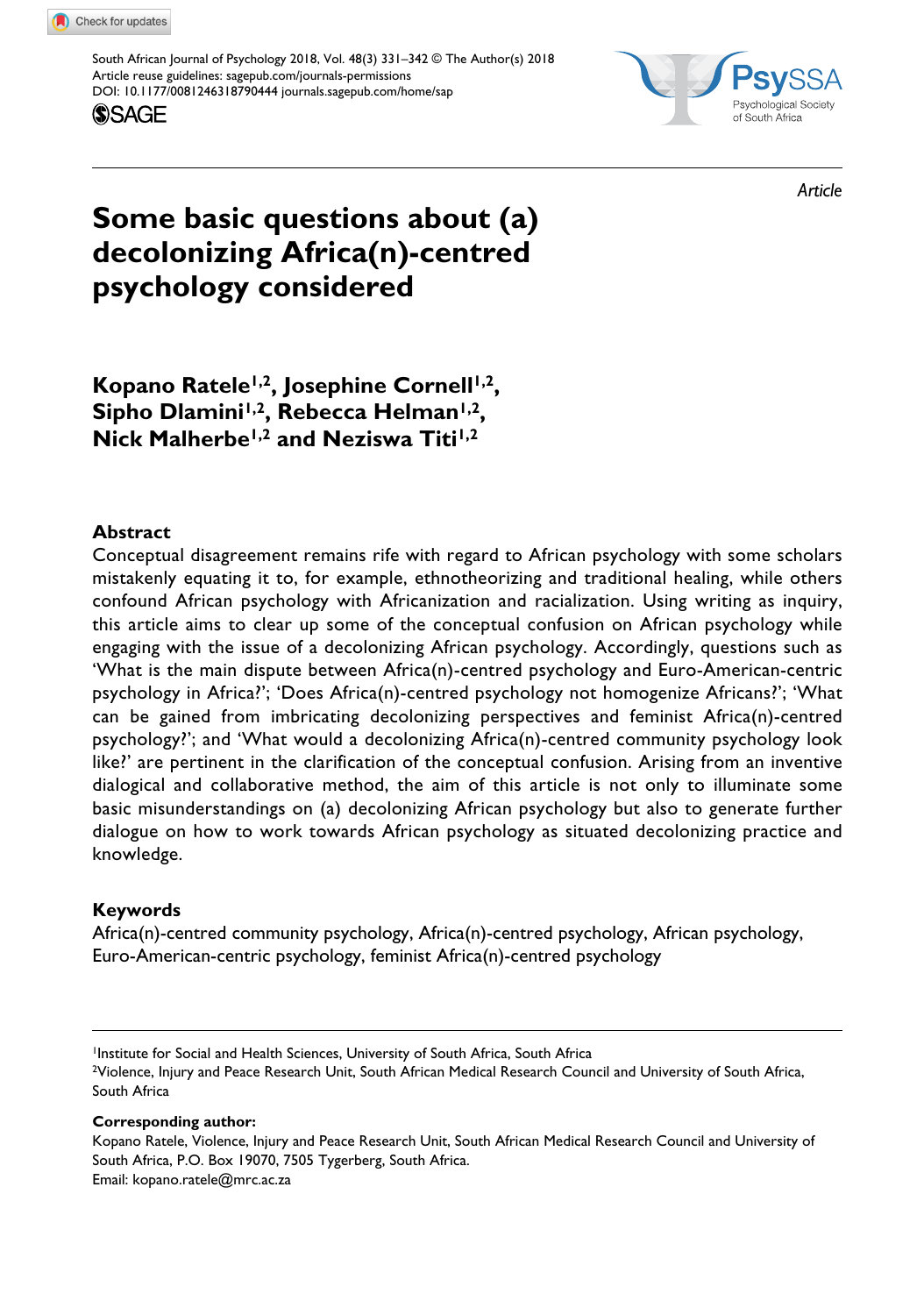### **Introduction**

Conceptual disagreement remains rife with regard to African psychology. In their opposition to a specific conservative conception of African psychology, some scholars have mistaken African psychology in toto with, for example, ethnotheorizing, folk traditions, psychological ethnography, African metaphysics, spirituality and transcendentalism, as well as traditional healing (e.g., Makhubela, 2016). Within the debates on African or contextual psychology, some authors have argued for an indigenization and Africanization of psychology (see Holdstock, 1981; also Anonymous, 1986). Others, such as Moll (2002), have contended that it is a myth that there exists a psychology that is particular to a geographical region and rather that there is a universal psychology that concerns itself with the issues of Africa. This is an argument that conflates Euro-American psychology with universal psychology rather than clearly acknowledging that Euro-American psychology is universalized through colonial and meta-colonial endeavours of Europe and North America. Nwoye (2015) has maintained that 'African psychology is grounded on the assumptions of a common African worldview and the Africentric paradigm' (p. 97) and can thus be seen as essentialing sameness among Africans. Others, such as Long (2016), have viewed a lack of class analysis in debates about an African psychology as detrimental to the advancement of the debates. From another perspective, Mkhize (2004) avers that the goals of African psychology overlap with those of critical psychology, specifically with respect to resisting traditional Euro-Americancentric psychology and attending to indigenous conceptions of psychology. Mkhize proposes an African (critical) psychology that centres ideologically and politically marginalized voices while interrogating hegemonic currents of power. Indeed, in addition to critical psychologies, various other emancipatory psychological fields and paradigms, such as liberation, feminist, discursive, and community psychologies (see Hook, 2004), seek to challenge facets of Euro-American-centric psychology. Within these fields and paradigms, the works of thinkers such as Frantz Fanon (1967) have become vital resources for imagining psychology, including an Africa(n)-centred psychology, outside of hegemonic and mainstream parameters.

It is our contention that few writers have noted that terminologically African psychology means the same thing as, for example, psychology *in, by, from*, or *of* Africa or Africans. If any one of these prepositions is interposed between psychology and Africa/ns to define the kind of African psychology to which one refers, three questions become apparent: 'What prepositions are being elided?'; 'Why would there be a necessity for an African psychology because there already is a psychology in Africa?'; and 'What is the relation of African psychology to decolonization?'

Employing a simple-to-follow, question-and-answer style, the main objective of this article is to deal with some of the apparent confusion that pervades debates on African psychology as well as thrash out (a) decolonizing Africa(n)-centred psychology. Taken as imperative at different levels of subjectivity, relationships, community, and the world, decolonization is employed to refer to the undoing of colonialism, including undoing colonial ways of thinking about social structures, knowledge, relationships, and the self. The way the term *decolonizing* is employed in the article is a verb as well as an adjective: we seek to decolonize African psychology as a whole and imagine what a decolonizing Africa psychology might look like. As such, the goal of the article is not just to clarify some persisting misunderstandings around African psychology but also to generate productive debate as to how to decolonize African psychology and to work towards Africa(n)-centred psychology as situated decolonizing practice and knowledge.

A certain innovative characteristic of the article, a move that itself can be regarded as informed by decolonizing thinking, is the collaborative method of writing employed. Each contributor was asked to think of one important question that to them spoke to the subject of decolonization and psychology. Each author then offered a brief written response. The respective contributions were then subjected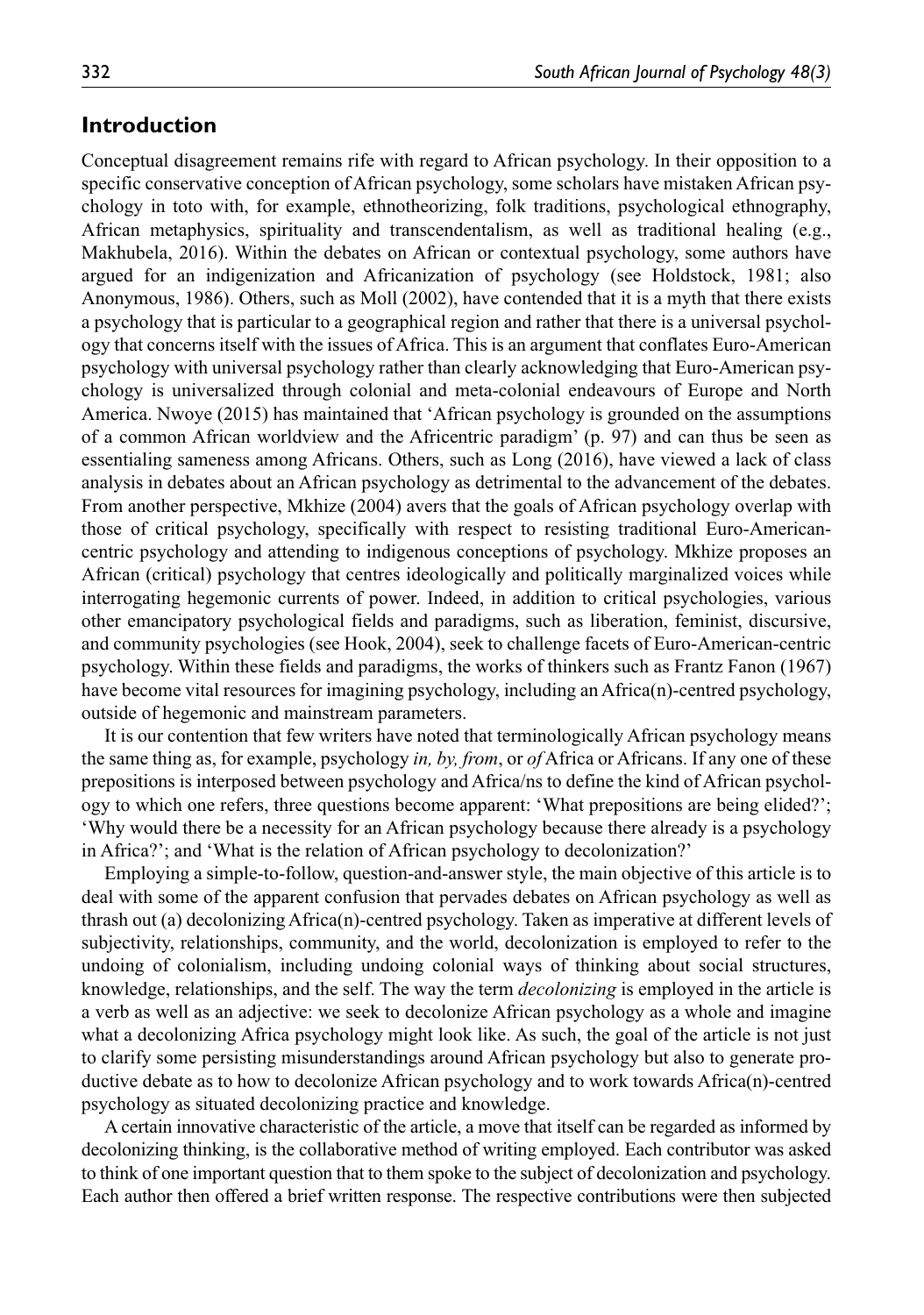to discussion and debate by all of the authors before the article was reworked for submission to peer review. This method has the potential to challenge, disrupt, and open up possibilities both within and beyond academic contexts (Wyatt & Gale, 2014). As Speedy (2012) has argued,

[T]he continued and explicit practice of collaborative writing among social researchers alters the academic spaces they inhabit and the ethical know-how that they come by . . . [T]his different sense of scholarship and scholarly work . . . can begin to rework and expand the social imagination. (p. 349)

In gesturing towards a decolonizing psychology, it is necessary to deconstruct not only what we write but how we write as well.

Whereas the article is a collection of moderated, interactive interventions whose principal objective is to respond to the conceptual confusion around African psychology as well as the possible relationship between decolonization and Africa(n)-centred psychology, given our different sub-disciplinary interests, the article also brings into dialogue thinking on decolonization, African psychology, and other branches or topical areas of psychology, in particular community psychology and feminist psychology.

# **Is African psychology identical to psychology in Africa?**

According to Ratele (2017a), 'all of psychology done in and for Africa, by and about Africans, by Africans and non-Africans (working on Africa) [is] African psychology' (p. 1). African psychology, in other words, refers to all of psychology *concerning* Africa or Africans. The word *concerning* is crucial: it stands for any number of the aforementioned prepositions. Depending on the elided term, African psychology can therefore be defined as any, several, or all of the following: psychology *in* Africa, psychology *of* Africa, psychology *for* Africa, psychology *from* Africa, psychology *on* Africans, psychology *by* Africans, and psychology *for* Africans. Each of these points to a divergent understanding of African psychology, indicative of potential or actual dissensus about the history, aim, and future of African psychology. Thus, we note that of course African psychology is, terminologically speaking, the same as psychology in Africa, but not all psychology in Africa centres Africa as, for example, a home for psychological theory-making and Africans as theorybuilders. The vital point is this: African psychology (meaning psychology concerning Africa) incorporates Africa(n)-centred psychology but is non-identical to it. Africa(n)-centred psychology situates Africa and Africans at the centre of psychology. Even then, there are still other, ongoing disputes between the contending views on African psychology. The major dispute is, however, between what is called Western- or Euro-American-centric psychology in Africa and Africa(n) centred psychology.

# **What is the main dispute between Africa(n)-centred psychology and Euro-American-centric psychology in Africa?**

If Ratele's (2017a) definition of African psychology is weighed up, we are compelled to distinguish between two broad postures, positions, or perspectives to pedagogy, psychotherapy, and research. This analytic distinction does not prohibit constant, dynamic exchange between the two standpoints, nor does it posit that no within-category contestations exist.

The first posture is indicated in, for instance, Pillay's (2017) question, 'Why is western psychology innocently labelled "psychology" but African psychology geographically located?' (p. 135). This question seeks to surface awareness about the domination of Africa and the Global South by psychology from Western Europe and the United States. Western- or Euro-American-centric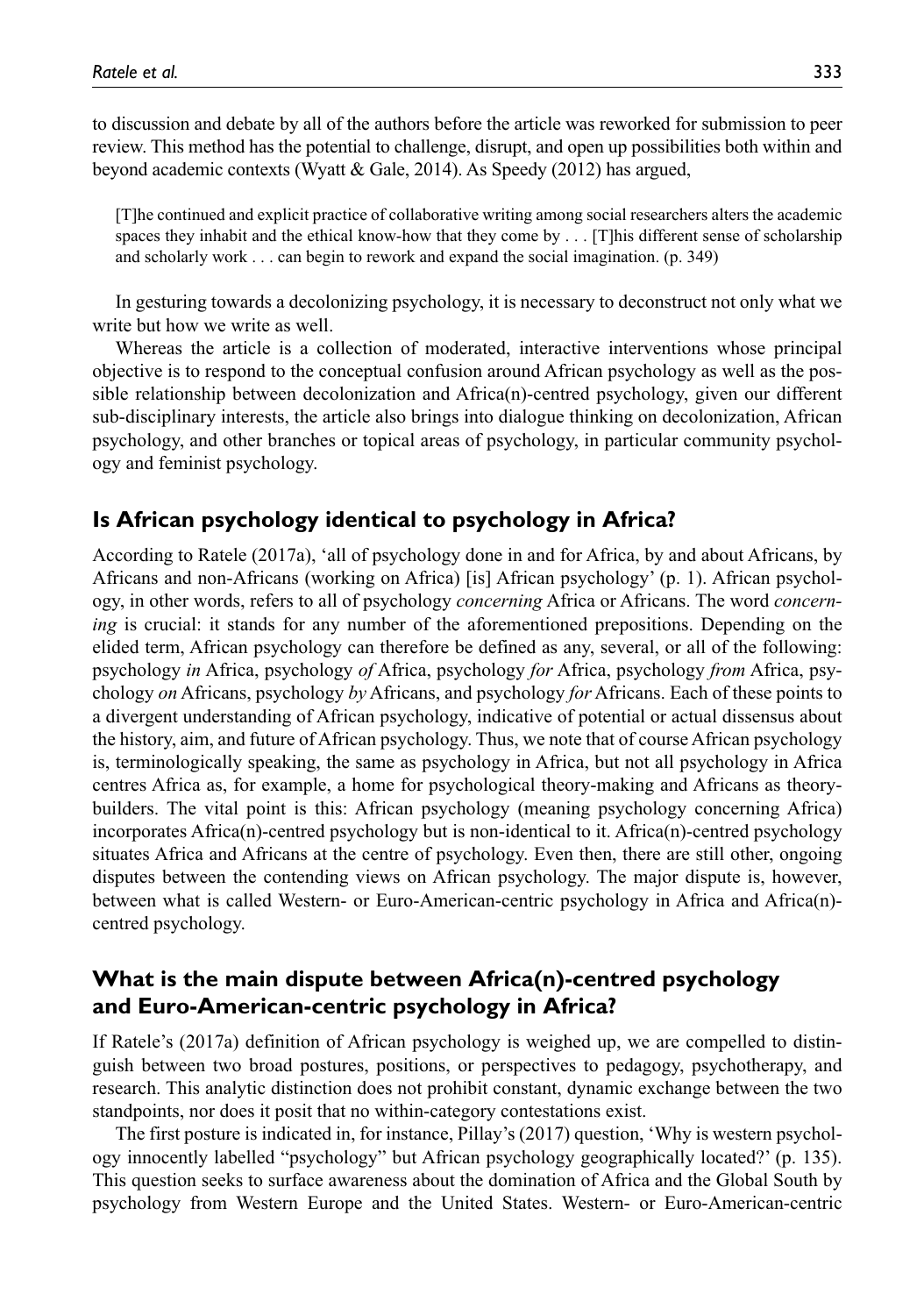psychology *is* psychology. Due to its world domination, it appears to require neither qualification nor reference to a home. Euro-American- or Western-centric psychology is what the majority of African psychologists and students of psychology are likely to bring to mind when they think of psychology, what is taught at universities, employed in professional practice, and published in academic and popular texts. Given its power around the globe, and specifically over African psychologists, this position expresses an *undecolonized* or *neocolonized* African psychology. It would seem that Euro-American-centric psychology views psychology all over the world as fundamentally similar. Under the command of Euro-American psychology precepts, that which psychologists in African countries are supposed to do in their lecture rooms, clinics, therapy consultations, and studies must not be significantly distinctive from what psychologists in Europe and North America do. At best, psychologists in African countries are encouraged to consider *context* in psychotherapeutic practice, research investigation, or teaching. Euro-American-centric psychology assumes that psychology is or ought to be a largely unified and universal body of knowledge and professional practice; histories of wars, imperialism, colonization, political struggles, and values need not come under consideration in this respect. It is very important to underline this: Euro-American psychology is mainstream psychology. It forms the core content and concepts of the methodologies, epistemologies, and ontologies with regard to what is taught in universities, what psychologists draw on in psychotherapy, and what influences research.

The second standpoint is Africa(n)-centric psychology. It began as one among several small intellectual resistance to the domination of Euro-American-centric psychology which largely centred White Western European and North American lives, which was wholly adopted by the majority of psychologists. Indeed, until the 1990s, these psychologists in South Africa (SA) also happened to be mainly of European ancestry, and seeing the imported psychology was largely unopposed to colonialism and apartheid, the prevailing form of psychology was colonial and apartheid psychology. While it was not necessarily referred to as Africa(n)-centric, the motivation for a new psychology was to establish a more indigenous, endogenous, relevant, appropriate, transformed, and/or decolonized discipline and profession (Anonymous, 1986; Cooper, 2013; Dawes, 1986; Long, 2013; Manganyi, 1973; Nicholas & Cooper, 1990; Seedat, Cloete, & Shochet, 1988; Vogelman, 1987). However, the relationship between a decolonized psychology and an Africa(n) centric psychology is not straightforward. The rise in popularity of community psychology can be seen as a result of this drive to have a responsive, de-Westernized, contextual, and socio-politically conscious psychology. The quest for an  $A$ frica(n)-centric psychology – which is more often indirectly, rather than directly, pursued – is for a psychology that *centres* Africa and Africans rather than treats them as marginal or, at best, one among other variables.

## **Does Africa(n)-centred psychology not homogenize Africans?**

Africa(n)-centred psychology is often seen as essentializing or homogenizing Africans. This is a serious misconception: Africa(n)-centred psychology of the decolonizing kind is not homogenizing – although essentializing views are detectable within the broader body of African psychology (Ratele, 2017a).

Consider here the subject of children from a decolonizing African psychological perspective. It would be an ahistorical, essentialist, and indeed a colonialist study – given that it was colonial and apartheid psychology that treated Blacks as naturally the same and essentially different from Europeans – that would seek to see all children, Black or White, as the same. Instead, what decolonizing Africa(n)-centred psychological studies aim or should aim for is to find similarities even while recognizing children's heterogeneity and differences even as minding their similitude. African psychologists informed by decolonizing thought cannot but recognize that while children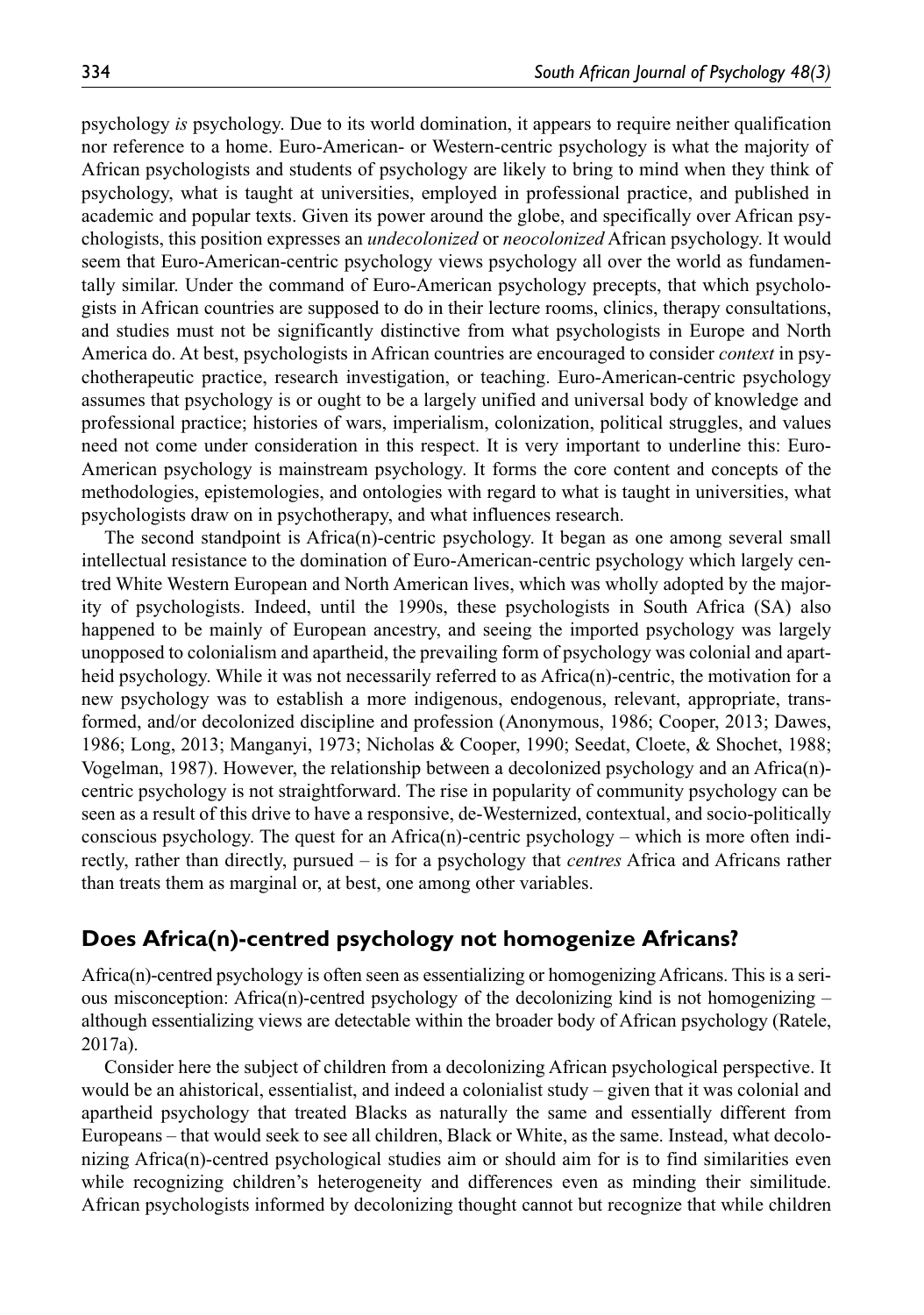might have a common experience of being children, differences emanating from developmental, social, cultural, environmental, and economic factors matter (see Shields et al., 2005). A decolonizing Africa(n)-centred psychology interested in children cannot but recognize that while there are dissimilar experiences among children, commonalities exist that must not be minimized. Thus, both homogeneous and heterogeneous experiences are not merely recognized but valued in a decolonizing Africa(n)-centred psychology.

Something else needs to be said about homogeneity and heterogeneity. These are situational properties, based on context (Shim et al., 2014). In his famous 1998 'I am an African' speech, then deputy president of SA, Thabo Mbeki, reflected on the issue of the homogeneity and heterogeneity among Africans. While he spoke about differences among Africans, he also referred to shared existence and historical experience of slavery, which contributed to individuals' identity. While, for instance, with regard to SA, Malay slaves were taken from Malaysia, Indian indentured labourers travelled from the sub-continent, Whites came as colonizers, Black people fought to remain free, and the Khoi and the San had been occupying Southern Africa for thousands of years, what now binds them together is that the fact that all are Africans (see Mbeki,1996). Africans in this view are not defined by background, race, colour, gender, or historical origins, but as those who share in the common experience and destiny of Africa and its people (see Asante, 2009).

Rather than a decolonizing Africa(n)-centred psychology being a homogenizing endeavour, it is Euro-American-centric, colonial, and apartheid psychology in Africa that supported, actively and passively, the dehumanization and oppression of Africans, disregarding their different voices, complexity, and humanity. In contradistinction, Africa(n)-centred psychology as decolonizing praxis aims to undo the historical destruction and oppressive legacies of colonial and apartheid psychology.

And yet, to paraphrase Audre Lorde (1979), the colonizer's psychology cannot be used to decolonize the colonizer's psychology. As such, in contrast to colonial and apartheid Euro-American-centric psychology, Africa(n)-centred psychology as a decolonizing project begins at learning to listen deeply to fully understand African people through their own voices and to undo colonial traumas. In addition, even while giving special care to African people as they have been dehumanized for centuries, Africa(n)-centred psychology as decolonizing praxis has to aim to humanize all people.

## **Might 'Blackening' psychology decolonize the discipline?**

Mainstream psychology as a discipline has a problem with demographics. During apartheid, the majority of psychologists across all registered categories were White, middle-class, English- or Afrikaans-speaking, and based in affluent, urban areas, unlike the majority of the population (Ahmed & Pillay, 2004; Skinner & Louw, 2009). Until the early 1990s, less than 10% of all registered psychologists were Black (Duncan, van Niekerk, & Townsend, 2004). Most traditionally, 'White only' universities refused to allow 'Black', 'coloured', or 'Indian' students into psychology programmes (Stead, 2002). With the end of apartheid, the 'relevance debate' within psychology in SA began to focus on the need to alter the demographic profile of the discipline. However, this has been slow to change, and the demographic profile of psychologists in SA remains racially skewed; the majority of psychologists remain White, middle-class, and English-speaking (Bantjes, Kagee, & Young, 2016; Cooper & Nicholas, 2012). This racial and linguistic homogeneity has serious consequences for the discipline. Among other concerns, as a result of colonial and apartheid psychology, the majority of South Africans cannot access therapy in their home language, which could be seen as a human rights issue, since the medium of therapy is language (Ahmed & Pillay, 2004).

So might 'Blackening' psychology, that is increasing numbers of Black students in the discipline, decolonize and dislodge the permeating 'Whiteness' in practice and research? Although more representative and racially and linguistically diverse discipline is vital, change cannot stop at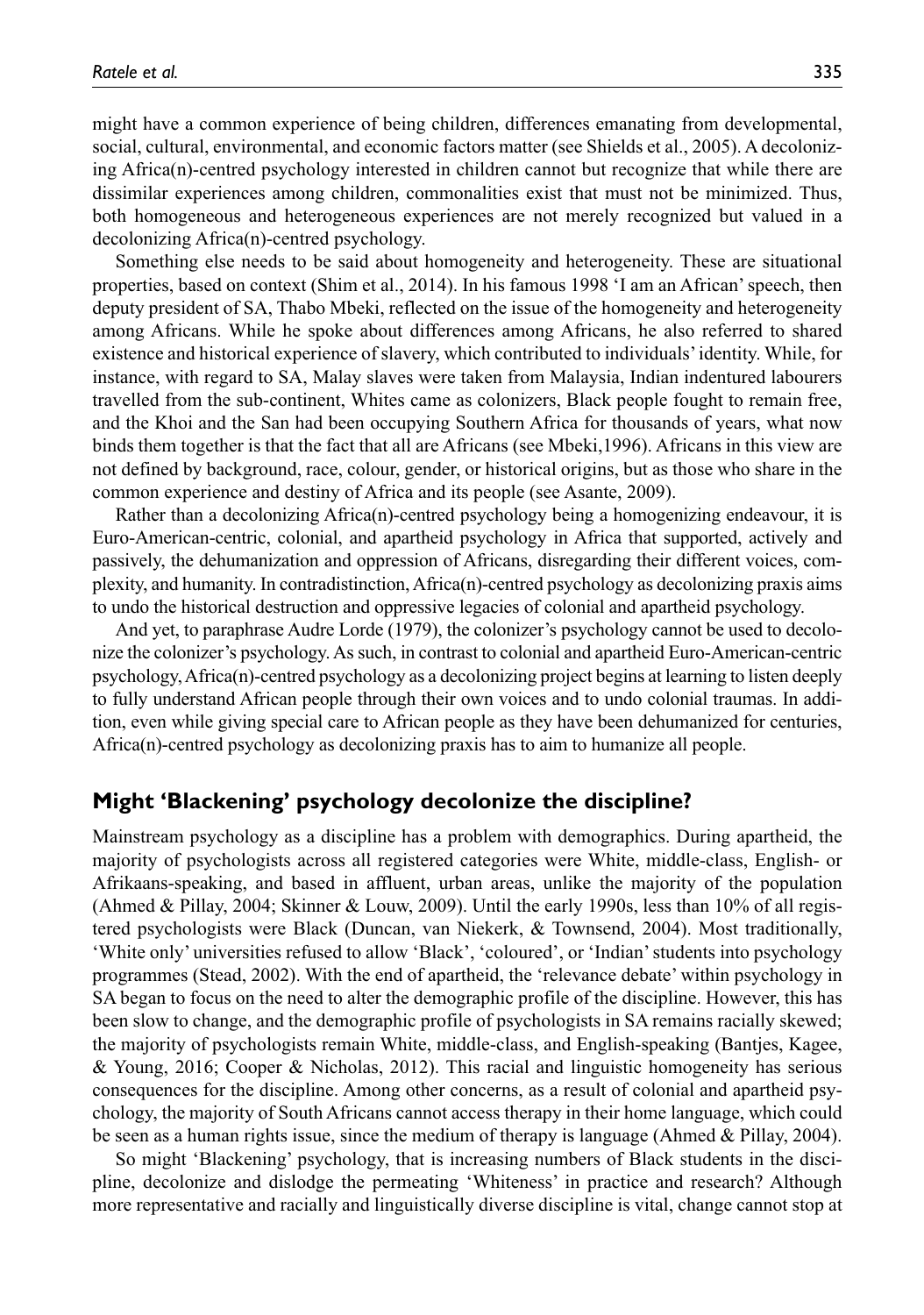race and language matters. The transformation process of higher education in SA has been 'hollowed out' to a focus on numbers and changing the demographics of student bodies (although certainly not that of academic staff; Badat, 2016, p. 7). This widening participation of Black people in higher education more generally towards a more diverse group of students is seen as one of the most significant post-apartheid higher education transformation successes (Cloete, 2002). Yet, despite Black students now being in the majority in many South African higher education institutions, these institutions remain steeped in an institutional culture of 'Whiteness' (and cisgendered heterosexuality). As Vincent (2015) asserts,

Changes at the level of policy, leadership and demographics have not seemed to coincide with change to an equivalent extent in the way the institutions 'feel'. Somehow the past with its ways of violence, discrimination, exclusion and inequality, is being reproduced in the present, these other levels of change not withstanding. (p. 25)

These lessons from higher education more broadly highlight that changing demographics, while important, will not necessarily change how psychology 'feels'. A truly decolonizing Africa(n) centred psychology requires changes to what is taught and how it is taught, what is researched and how it is researched, what is published and how and where it is published, what projects are funded and who has access to funding, and who has access to therapy and how it is delivered.

# **What can be gained from imbricating decolonizing perspectives and feminist Africa(n)-centred psychology?**

At a symposium titled 'Spotlight on Violence Against Women' at the University of Cape Town Law School in August 2017, a debate ensued about whether scholars should be talking about 'violence against women' or 'gender-based violence'. The debate raised questions about inclusion and erasure; what happens to the prolific violence against trans and queer bodies when we talk about 'violence against women'? The issue of depoliticization was also raised, with some people arguing that the term 'gender-based violence' has been an attempt to obscure the focus on the violence enacted on female bodies. Along with raising important issues specific to work on violence, this debate provided an opportunity to reflect on the disjunction between decolonization and feminist perspectives, within and beyond psychology.

The resurgent call for decolonization in and of psychology offers an opportunity to interrogate why terms such as 'women', which captures only those who identify as cisgendered and heterosexual, remain so dominant within feminist scholarship in SA. As Kiguwa (2004) has argued, 'not all feminisms are equally responsive to the particular political and substantive issues facing African[s]' (p. 279). In thinking about a decolonizing feminist Africa(n)-centred psychology, there is a need to acknowledge that terms such as 'women' and 'men' are rooted in colonial constructions of gender. Feminist scholars such as Oyèrónkẹ́ Oyěwùmí (1997) and Maria Lugones (2007) have demonstrated the way in which colonialism imposed new structures of gender, which inferiorized females. In this way, feminist perspectives have made a central contribution to understandings of and processes of decolonization. As Schiwy (2007) has argued, '[t]he notions of femininity and masculinity are themselves colonial constructs that have pressed more complex notions of gender, sexuality, and desire into a binary' (p. 271). Central to the colonial project was the suppression of indigenous structures of gender, for example, the 'Two-Spirit' identity among indigenous peoples in North America (Hunt & Holmes, 2015). Therefore, by relying uncritically on the discursive construct of 'women' in feminist psychology, the re-inscription of colonial ways of being and knowledge continues.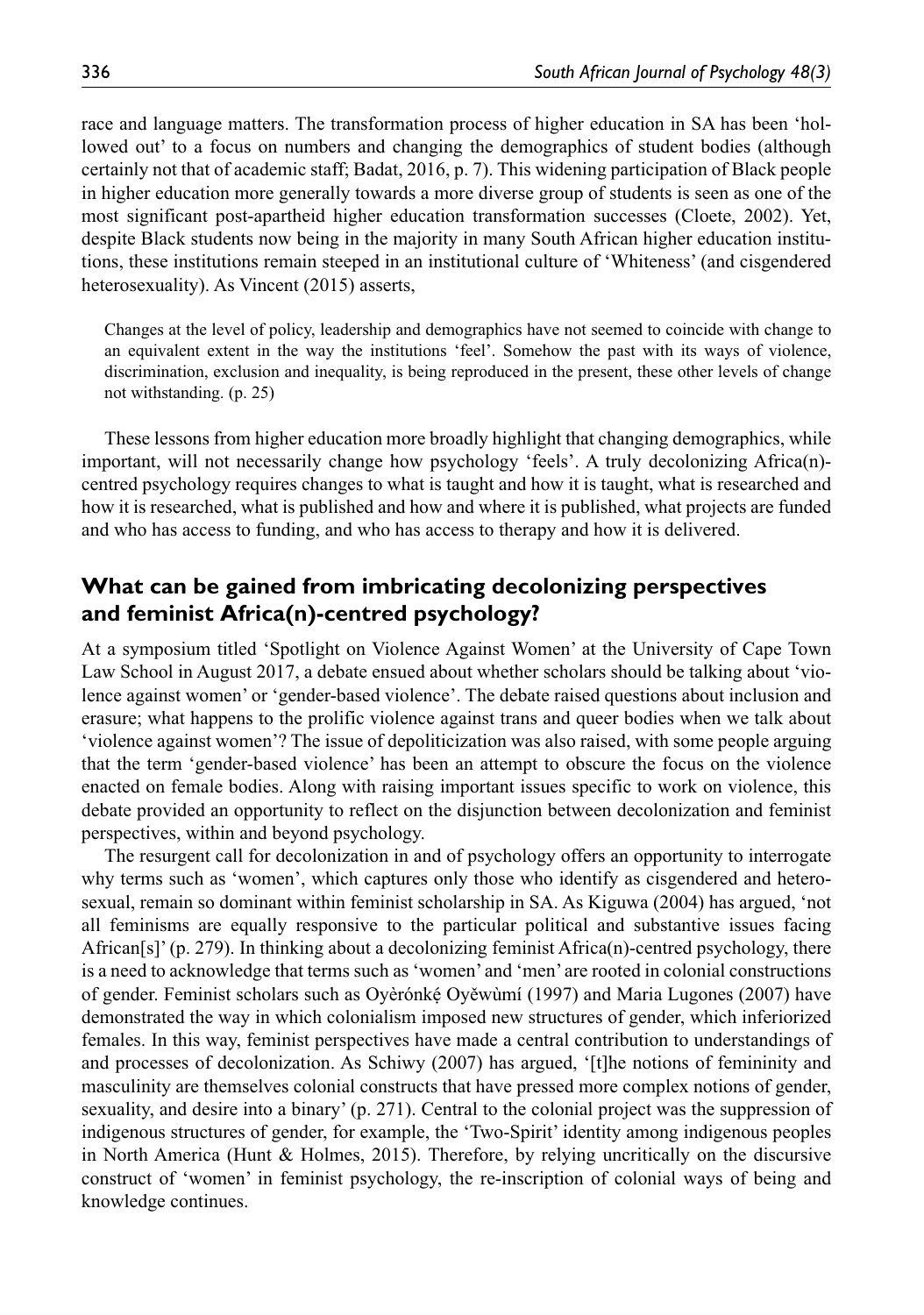In the South African context, works by feminist psychologists such as Tamara Shefer have demonstrated the ways in which much local scholarship on sexual violence and sexuality more broadly has tended not only to reproduce the binary between 'men' and 'women' or 'boys' and 'girls' but also to reify colonial tropes of Black sexuality, particularly the notion of Black men as inherently sexually violent (Shefer, 2018). This work highlights the need to apply decolonizing perspectives to feminist psychological work in African countries to make visible and render problematic the colonial gendered assumptions that underscore much of feminist psychology. Feminist Africa(n) centred psychological scholarship should seek to examine and deconstruct the ways in which gendered oppressions are embedded within local and global systems of domination. In this way, feminist Africa(n)-centred psychological scholarship can promote understandings of gendered subordination that go beyond universalizing constructions of 'woman' (or 'man') and are situated within complex and intersecting matrixes of power (Kiguwa, 2004).

In enmeshing decolonizing Africa(n)-centred perspectives and feminist psychology, it is possible not only to produce more situated analyses of gender but also to centre issues of gender and gender inequality within processes of decolonization. For example, homophobic and sexist attacks by male students within the #RhodesMustFall movement made explicit the movement's 'patriarchal agenda' (Malingo, 2016, para. 8). Ratele (2018) highlights the need to conscientize young men, both within universities and beyond, towards profeminist practices and consciousness. This kind of decolonizing feminist Africa(n)-centred psychological work is essential to promote more healthy, harmonious, and just relations among people of all genders.

## **Is Africa(n)-centred psychology not the same as community psychology?**

The question may appear to be unnecessary to some who have been thinking about  $A$ frica $(n)$ centred psychology, specifically those involved in community psychology, primarily because of the manner in which community-centred psychologists position themselves with respect to mainstream psychology. Indeed, at the 1965 *Boston Conference on the Education of Psychologists for Community Mental Health*, held in Swampscott, Massachusetts, community psychology was officially launched in the United States as a proactive, prevention, and strengths-oriented means of making available psychological services to disenfranchised populations (Viola & Glantsman, 2017). However, this conception of community psychology was fundamentally conservative, and ignored the far more radical, and, at times, decolonizing, iterations of community psychology that were taking place around the world, such as in Latin America (see Montero, 1996) and, later, in SA (see Seedat & Lazarus, 2011). For our purposes then, it is important that distinctions are made between what Africa(n)-centred psychology aims to do and how it hopes to achieve its objectives in relation to community psychology in SA.

Community psychology in SA emerged in the 1980s as progressive psychologists felt that mainstream Euro-American-centric psychology was not responding to the political and social needs of the majority of the country's population suffering under the brutality of the apartheid system (Seedat et al., 1988; Seedat & Lazarus, 2011). Community psychology in SA has entrenched itself as an institutionalized sub-discipline that focuses its attention on societal challenges, including poverty and violence faced by people within and beyond marginalized communities (Fourie, Segalo, & Terre Blanche, 2010; Ngonyama Ka Sigogo & Modipa, 2004).

If African psychology is seen as an umbrella term for all psychological work that is related to Africa (Ratele, 2017b), it transcends the registration categories as defined by the Health Professions Council of South Africa's (HPCSA, 2011) scope of practice. Two alternative interpretations flow from this. On one hand, African psychology can be approached as encompassing all practice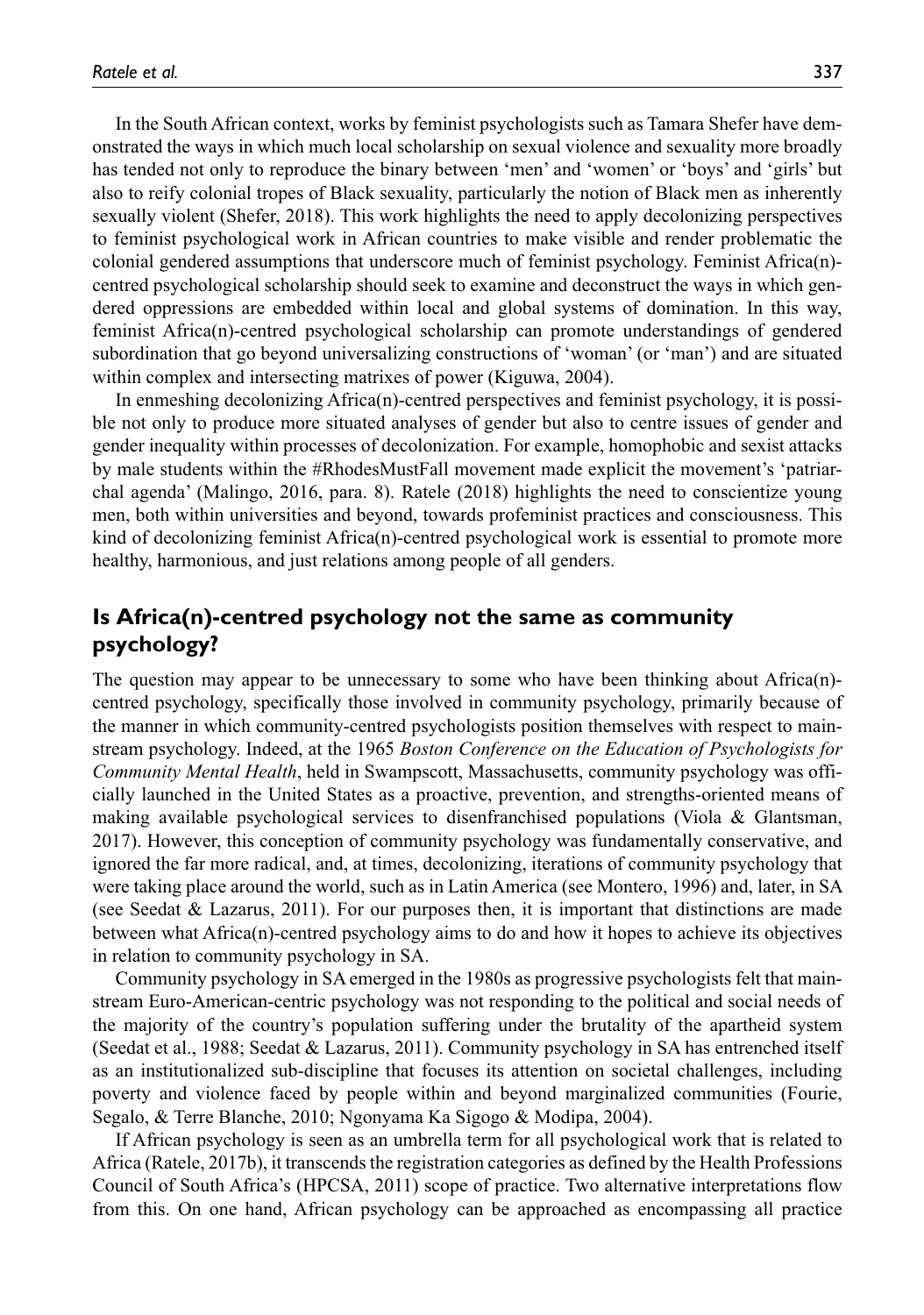categories, such as clinical and educational psychology, and all sub-disciplines of psychology, such as community psychology and cognitive psychology. On the other hand, and more preferably, African psychology needs to be understood as a position *within* different branches and areas of psychology. Interpreted in this way, it becomes clear that African psychology, and Africa(n) centred psychology in particular, is not always community psychology, since the former, when informed by decolonization thinking and practice, troubles how Africa and Africans are hailed into community psychology. It therefore cannot be argued that all community psychology interventions and research undertaken by community psychologists in Africa are to be regarded as Africa(n) centred psychology, by virtue of community psychology being a sub-discipline of psychology (in Africa). A nuanced discussion of the relationship between community psychology and African psychology is therefore not about whether community psychology in African countries is the same as African psychology, but whether mainstream community psychology as it is constituted at present can be seen as a kind of decolonizing Africa(n)-centred praxis in its approach to communities. Because of its 'official' origins in the United States, community psychology is frequently bound to Euro-American-centric influence, specifically neoliberal capitalist ideologies of the self and society (see Anonymous, 1986). Hence, in the face of neoliberal discourses of the market within psychology, critical approaches in community psychology (which includes decolonizing thinking; see Kagan, Burton, Duckett, Lawthom, & Siddiquee, 2011) need bolstering. What is proposed here is an orientation that may be similar to what Ivey (1986) had in mind when he proposed that 'critical South African psychology requires an indigenous structure and content' (p. 25). However, rather than simply indigenizing psychology, more community psychology practitioners should be urged to position their work with regard to a decolonizing Africa(n)-centred psychology orientation, which 'starts by posing questions about the workings of power and knowledge and what they ... make possible in relation to Africa and its people as well as within psychology' (Ratele, 2017a, p. 322). That is to say, community psychology is in need of decolonizing African structure and matter to become Africa(n)-centred and decolonizing.

# **What would a decolonizing Africa(n)-centred community psychology look like?**

With many of its theoretical and methodological tenets established through notions of subjugation, mainstream psychology has historically served to embolden Euro-American-centrism and coloniality (see Martín-Baró, 1994). Certainly, oppressive relations of power that survived the era of classic colonialism have informed the foundations of the field in its institutionalized form and generally continue to inform contemporary psychological practices and theories. To take just a few examples, psychology has acted in the service of torture (Wessells, Sveaass, Foster, & Dawes, 2017), sexism (Levine, Kamin, & Levine, 1974), consumer capitalism (Ewen, 1996), and apartheid-era racism (Seedat & Lazarus, 2011). Attempts at decolonizing psychology must thus aim to engage with the unequal and violent power relations between actors within the discipline and, more broadly, in the communities and societies in which psychological practice takes place (as well as those spaces within which it does not but may need to). In this respect, community psychology possesses a particular kind of decolonizing *potential to action*.

The most action-oriented community psychology's values – which are mapped broadly by Nelson and Prilleltensky (2010) – include 'self-determination, participation and social justice' as well as 'accountability to oppressed groups' (p. 35). It is at these actional junctures (which must, of course, be informed by other values of community psychology such as health, support for community structures, and respect for diversity) that the field can begin to promote and encourage self-awareness, articulating intersectional struggles, formulating identities, as well as building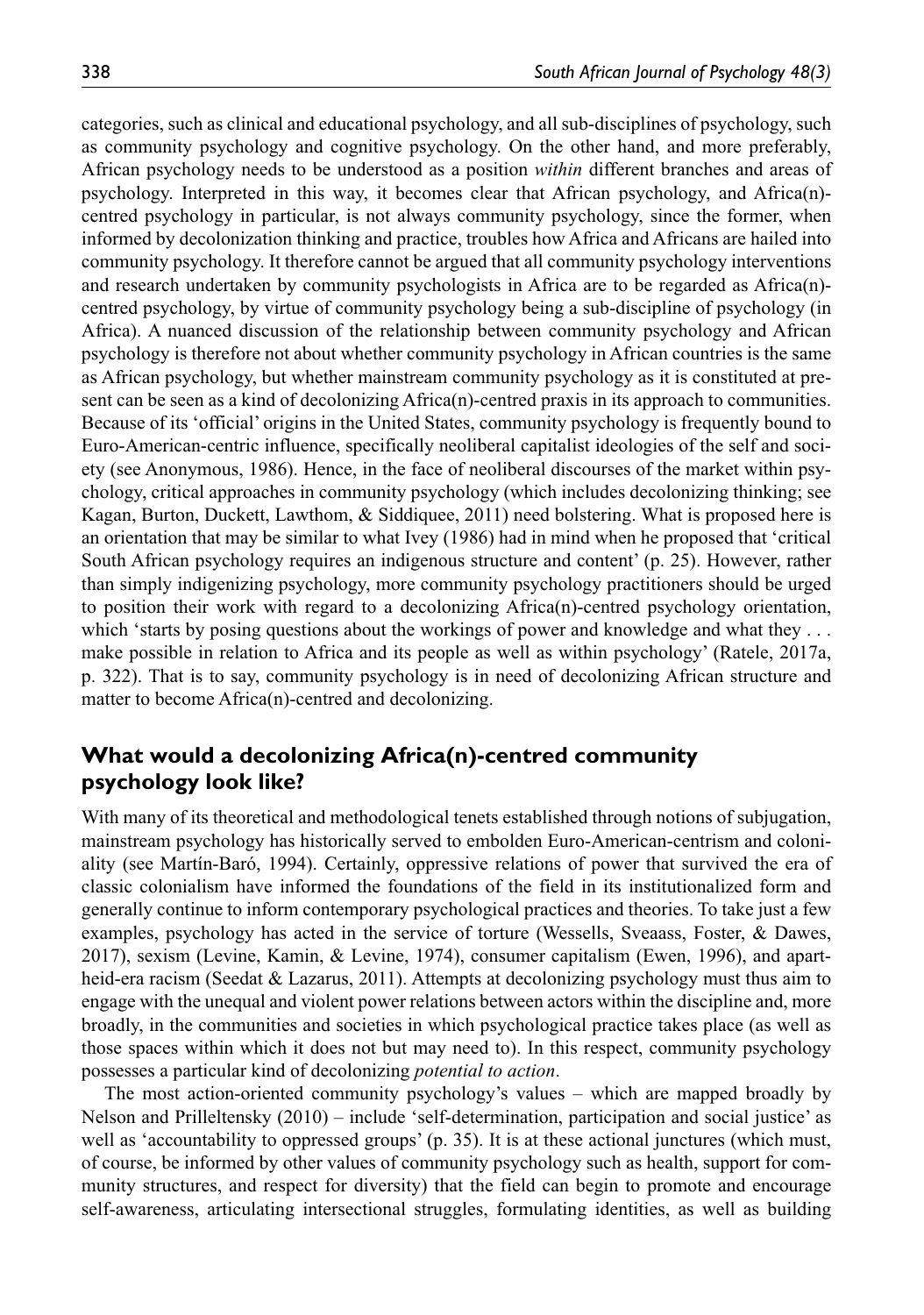resilience and resistance – all of which can be harnessed towards developing genuine decolonizing praxes that are able to bring community psychology into the orbit of liberation psychology (see Martín-Baró, 1994).

Yet, all over the world, mainstream psychologies, as well as the health and social sciences more generally, are beholden to neoliberal capitalism, which systematically bolsters neocolonialism and meta-colonialism (see Bulhan, 2015). Psychology's adherence to the neoliberal capitalist package can be observed in, for instance, stringent donor requirements, ideologically conservative ethics committees, and tremendous institutional pressure to produce peer-reviewed publications. When read within this neoliberal capitalist agenda, decolonizing praxes are repeatedly rendered unethical, cumbersome, violent, and/or unscientific. Resultantly, institutionalized community psychology, no matter how liberatory or critical in intention or scope, can be an appendage of the very neocolonial capitalist system to which it is fundamentally opposed. This Catch-22 in which most enactments of community psychology are located may, and frequently do, manifest in the discipline's facilitation of complacency, and even compliance, with numerous and violent economic, social, political, and knowledge structures that are formed and shaped by coloniality.

Perhaps, then, community psychology's contribution to a decolonizing project is to allow for a space within which marginalized populations, the locus of an authentic decolonizing engagement, are able to build localized decolonizing praxes that extend beyond the colonially demarcated parameters within which much community psychology is confined. In other words, the decolonizing potential of community psychology – which, it should be noted, has taken to the liberation psychology paradigm far more frequently than other institutionalized fields of psychology – lies in its ability to facilitate the articulation of a liberatory, decolonizing politics, all while reflexively acknowledging that it is, in large part, disciplinarily restrained from fully embodying such politics.

At present, the neoliberal and bureaucratic constitution of much mainstream community psychology prevents it from exemplifying convincingly a decolonized Africa(n)-centred psychology. Added to this, liberation psychology is rarely understood with reference to Africa(n)-centred psychology. Hence, the critical goal for a decolonizing (and therefore a liberatory) Africa(n)-centred community psychology remains to support communities in generating the conditions that allow for the reconfiguration, and the decolonization, of the very structures to which most iterations of Euro-American-centric community psychology are bound.

## **Conclusion**

Returning to the three questions posed in the 'Introduction' section: 'What prepositions are being elided in discussion on African psychology?'; 'Why is there a necessity for an African psychology as there already is a psychology in Africa?'; and 'What is the relation of African psychology to decolonization?' First, the preposition elided always determines the kind of psychology in play. Second, African psychology in the broad sense of psychology concerning Africa does not necessarily centre Africa nor aim decolonize African communities, social identities, and subjectivities. And third, the relation between decolonization is always a process rather than an event, involving unlearning, relearning, rethinking, participation, and working towards self-determination and social justice, and dialogue.

Decolonization means fighting, undoing, and overcoming received colonial ways that have shaped economic, political, and social structures; knowledge practices (which includes psychology and other natural, health and human sciences); interpersonal relationships; and the self. Much of psychology in Africa continues to be largely shaped by colonial ideas or at best dominated by ideas, self, and society from Europe and the United States. Not all psychology in or from Africa privileges the lives and perspectives of Africa or Africans, and not all of African psychology is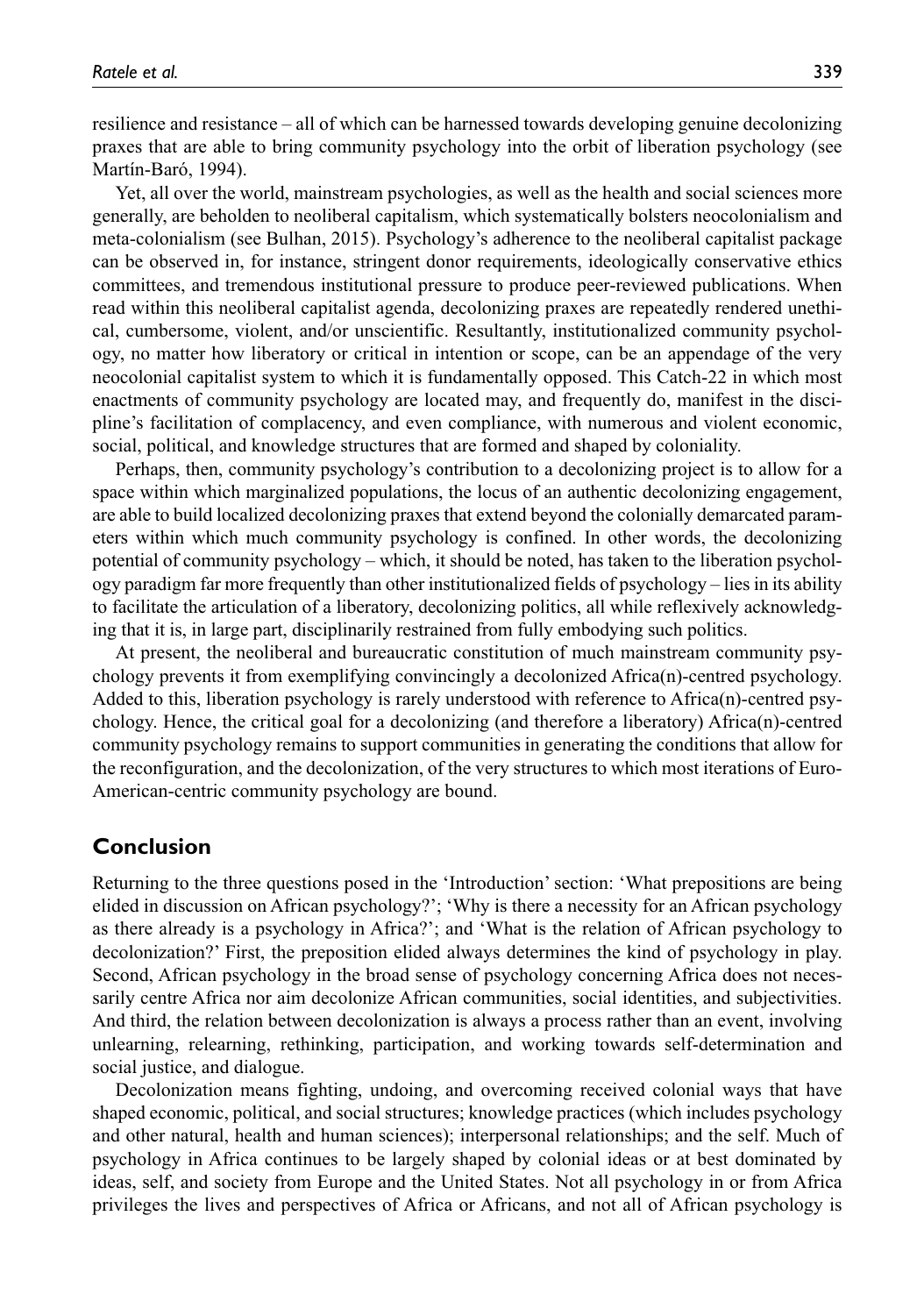decolonizing. A decolonizing psychological study, therapeutic model, or curriculum that centres and aims to liberate Africans is therefore what is termed a decolonizing Africa(n)-centred psychology. Any psychological research study, therapy intervention, or university course that centres the theories or views of Europeans or US Americans must be understood not as psychology-withouta-home but rather as Euro-American-centric psychology. Whereas 'Blackening' African psychology might go some way towards decolonizing psychology in Africa, decolonization entails more than racial and linguistic representation. Numbers are attractive because they are easily quantifiable; however, decolonization must extend beyond counting to something more slippery.

Africa(n)-centred psychology humanizes. It seeks to give voice to all humans, but especially to those whose voices have been dismissed. This includes Africans in the context of Western- or Euro-American-dominated psychology, and Black people in the context of White-centric psychology. By centring Africa and Africans in psychology, it becomes possible to consider meaningfully the ways in which our histories and contemporary realities are constituted by interlocking systems of oppression, including gendered and racial oppression. In this way, a focus on feminist Africa(n) centred psychological perspectives can contribute to processes of decolonization.

While some scholars might view African psychology as a branch of psychology, and others as extending beyond the borders of psychology as it exists, Africa(n)-centredness is taken here as applicable within all branches and areas of psychology. As such, a decolonizing Africa(n)-centred psychology is one that takes issues of power, encompassing ideological, cultural, intellectual, political, social, economic, and psychological power, as being at the forefront of most of the issues confronting African communities.

#### **Funding**

The author(s) received no financial support for the research, authorship, and/or publication of this article.

#### **References**

- Ahmed, R., & Pillay, A. L. (2004). Reviewing clinical psychology training in the post-apartheid period: Have we made any progress? *South African Journal of Psychology*, *34*, 630–656.
- Anonymous. (1986). Some thoughts on a more relevant or indigenous counselling psychology in South Africa: Discovering the socio-political context of the oppressed. *Psychology in Society*, *5*, 81–89.
- Asante, M. K. (2009). *Afrocentricity*. Retrieved from<http://www.asante.net/articles/1/afrocentricity/>
- Badat, S. (2016). Deciphering the meanings, and explaining the South African higher education student protests of 2015–16. *Pax Academica*, *1*, 71–106.
- Bantjes, J., Kagee, A., & Young, C. (2016). Counselling psychology in South Africa. *Counselling Psychology Quarterly*, *29*, 171–183.
- Bulhan, H. A. (2015). Stages of colonialism in Africa: From occupation of land to occupation of being. *Journal of Social and Political Psychology*, *3*, 239–256.
- Cloete, N. (2002). New South African realities. In N. Cloete, R. Fehnel, P. Maassen, T. Moja, H. Perold, & T. Gibbon (Eds.), *Transformation in higher education: Global pressures and local realities in South Africa* (pp. 415–443). Cape Town, South Africa: Juta.
- Cooper, S. (2013). Africanizing South African psychology. *Journal of Black Psychology*, *39*, 212–222.
- Cooper, S., & Nicholas, L. (2012). An overview of South African psychology. *International Journal of Psychology*, *47*, 89–101.
- Dawes, A. (1986). The notion of relevant psychology with particular reference to Africanist pragmatic initiatives. *Psychology in Society*, *5*, 28–48.
- Duncan, N., van Niekerk, A., & Townsend, L. (2004). Following apartheid: Authorship trends in the *South African Journal of Psychology* after 1994. *South African Journal of Psychology*, *34*, 553–575.
- Ewen, S. (1996). *PR! A social history of spin*. New York, NY: Basic Books.
- Fanon, F. (1967). *Black skin, white masks*. New York, NY: Grove Press.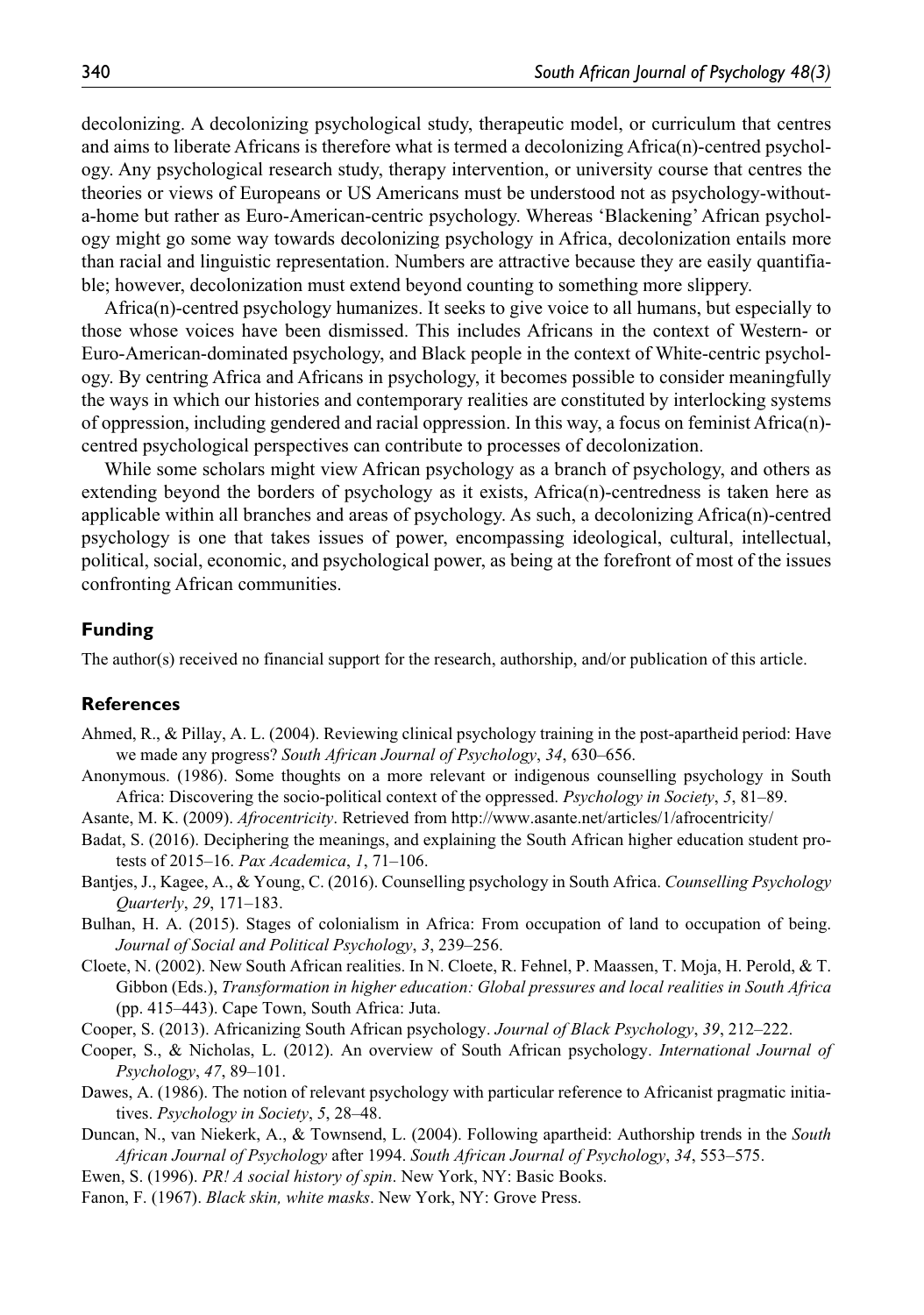- Fourie, E., Segalo, P., & Terre Blanche, M. J. (2010). Towards an appropriate pedagogy for community psychology: The University of South Africa experience. *Acta Academica*, *2010*(2), 22–46.
- Health Professions Council of South Africa. (2011, September 2). *Psychology*. Retrieved from [http://www.](http://www.hpcsa.co.za/Uploads/editor/UserFiles/downloads/psych/sept_promulgated_scope_of_practice.pdf) [hpcsa.co.za/Uploads/editor/UserFiles/downloads/psych/sept\\_promulgated\\_scope\\_of\\_practice.pdf](http://www.hpcsa.co.za/Uploads/editor/UserFiles/downloads/psych/sept_promulgated_scope_of_practice.pdf)
- Holdstock, T. L. (1981). Psychology in South Africa belongs to the colonial era: Arrogance or ignorance? *South African Journal of Psychology*, *11*, 123–129.
- D. Hook, (Ed.) (2004). *Critical psychology*. Cape Town, South Africa: UCT Press.
- Hunt, S., & Holmes, C. (2015). Everyday decolonization: Living a decolonizing queer politics. *Journal of Lesbian Studies*, *19*, 154–172.
- Ivey, G. (1986). Elements of a critical psychology. *Psychology in Society*, *5*, 4–27.
- Kagan, C., Burton, M., Duckett, P., Lawthom, R., & Siddiquee, A. (2011). Core values underpinning a critical community psychology. In C. Kegan & M. Burton (Eds.), *Critical community psychology* (pp. 36–39). Chichester, UK: John Wiley & Sons.
- Kiguwa, P. (2004). Feminist critical psychology in Africa. In D. Hook (Ed.), *Critical psychology* (pp. 278– 315). Cape Town, South Africa: UCT Press.
- Levine, S. V., Kamin, L. E., & Levine, E. L. (1974). Sexism and psychiatry. *American Journal of Orthopsychiatry*, *44*, 327–336.
- Long, W. (2013). Rethinking 'relevance': South African psychology in context. *History of Psychology*, *16*, 19–35.
- Long, W. (2016). On the Africanization of psychology. *South African Journal of Psychology*, *46*, 429–431.
- Lorde, A. (1979, October 29). *Master's tools will never dismantle the master's house: Comments at 'the personal and the political' panel (Second sex conference)*. Retrieved from [http://bixby.ucla.edu/jour](http://bixby.ucla.edu/journal_club/Lorde_s2.pdf)[nal\\_club/Lorde\\_s2.pdf](http://bixby.ucla.edu/journal_club/Lorde_s2.pdf)
- Lugones, M. (2007). Heterosexualism and the colonial/modern gender system. *Hypatia: A Journal of Feminist Philosophy*, *22*, 186–209.
- Makhubela, M. (2016). 'From psychology in Africa to African psychology': Going nowhere slowly. *Psychology in Society*, *52*, 1–18.
- Malingo, B. (2016, April 5). Wits homophobic, sexist attacks condemned. *Afro Voice*. Retrieved from [https://](https://www.pressreader.com/south-africa/afro-voice-national-edition/20160406/281530815171110) [www.pressreader.com/south-africa/afro-voice-national-edition/20160406/281530815171110](https://www.pressreader.com/south-africa/afro-voice-national-edition/20160406/281530815171110)
- Manganyi, N. C. (1973). *Being-black-in-the-world*. Johannesburg, South Africa: Ravan Press.
- Mbeki, T. (1996, May 8). *I am anAfrican Thabo Mbeki`s speech at the adoption of the The Republic of South Africa Constitution Bill, 8 May 1996, Cape Town*. Retrieved from [http://www.anc.org.za/content/i-am](http://www.anc.org.za/content/i-am-african-thabo-mbekis-speech-adoption-republic-south-africa-constitution-bill)[african-thabo-mbekis-speech-adoption-republic-south-africa-constitution-bill](http://www.anc.org.za/content/i-am-african-thabo-mbekis-speech-adoption-republic-south-africa-constitution-bill)
- Mkhize, N. (2004). Psychology: An African perspective. In D. Hook (Ed.), *Critical psychology* (pp. 10–23). Cape Town, South Africa: UCT Press.
- Moll, I. (2002). African psychology: Myth and reality. *South African Journal of Psychology*, *32*(1), 9–16.
- Montero, M. (1996). Parallel lives: Community psychology in Latin America and the United States. *American Journal of Community Psychology*, *24*(5), 589–605.
- Nelson, G., & Prilleltensky, I. (2010). *Community psychology: In pursuit of liberation and well-being*. Basingstoke, UK: Palgrave Macmillan.
- Ngonyama Ka Sigogo, T., & Modipa, T. (2004). Critical reflections on community and psychology in South Africa. In D. Hook (Ed.), *Critical psychology* (pp. 316–334). Cape Town, South Africa: UCT Press.
- Nicholas, L. J., & Cooper, S. (Eds.). (1990) *Psychology and apartheid: Essays on the struggle for psychology and the mind in South Africa*. Johannesburg, South Africa: Vision Publications.
- Nwoye, A. (2015). What is African psychology the psychology of? *Theory & Psychology*, *25*, 96–116.
- Oyěwùmí, O. (1997). *The invention of women: Making an African sense of Western gender discourses*. Minnesota: University of Minnesota Press.
- Pillay, S. R. (2017). Cracking the fortress: Can we really decolonize psychology? *South African Journal of Psychology*, *47*, 135–140.
- Ratele, K. (2017a). Four (African) psychologies. *Theory & Psychology*, *27*(3), 313–327.
- Ratele, K. (2017b). Frequently asked questions about African psychology. *South African Journal of Psychology*, *47*, 273–279.